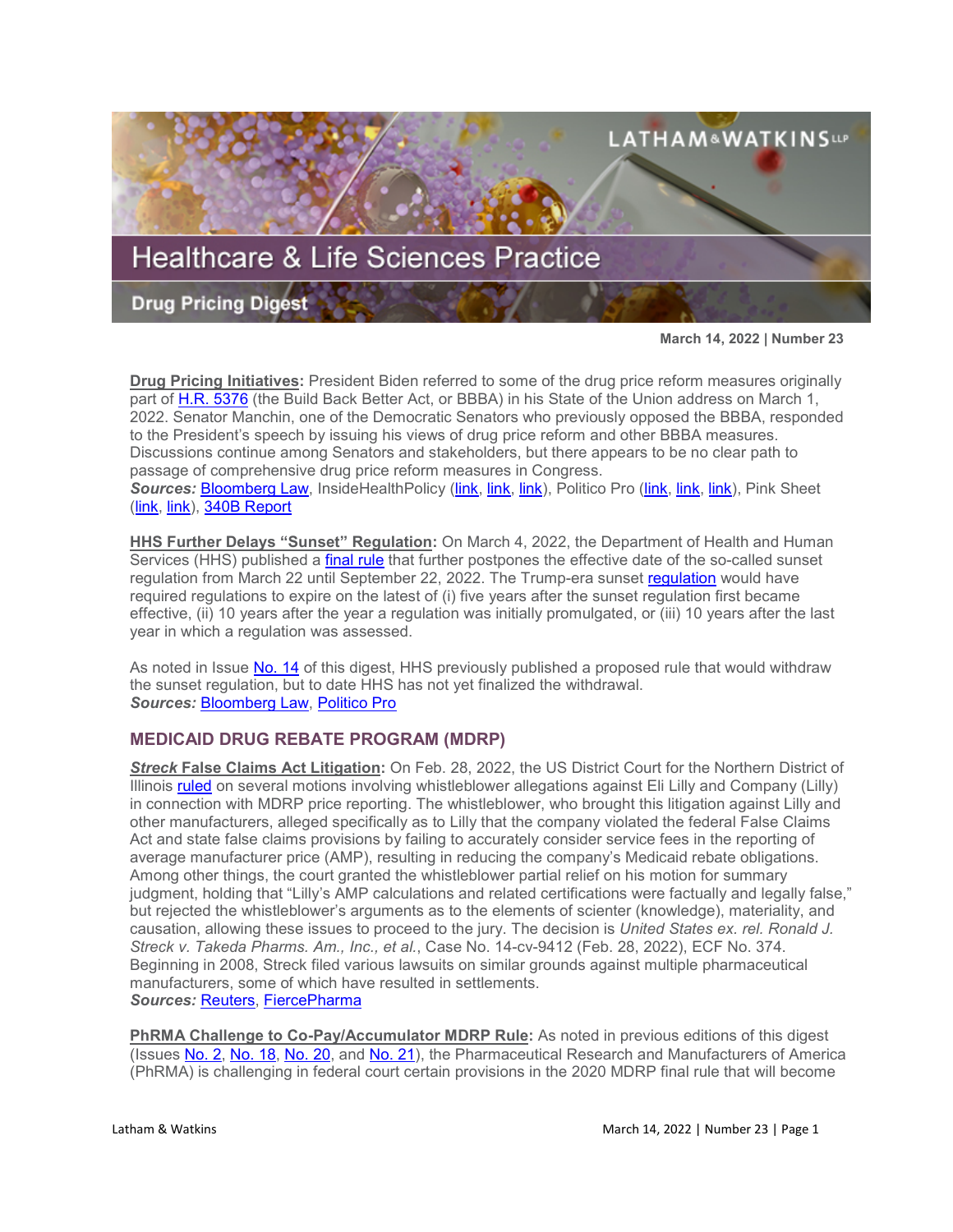effective Jan. 1, 2023. The provisions stipulate that manufacturer-provided patient copayment assistance is excludable from MDRP price reporting only "to the extent that the manufacturer ensures the program benefits are provided entirely to the patient," which CMS asserts would not be the case when a pharmacy benefit manager (PBM) accumulator program is in place.

On March 7, 2022, PhRMA filed a combined opposition to the government's cross-motion for summary judgment and reply in support of PhRMA's motion for summary judgment. The case is *PhRMA v. Becerra*, No. 1:21-cv-1395 (D.D.C.).

**Oregon Seeks Authority to Exclude Accelerated Approval Drugs From Medicaid Coverage:** In its recent Section 1115 waiver renewal application, Oregon "seeks the ability to more closely manage pharmacy costs in its Medicaid program" through the "authority to allow exclusion of accelerated approval drugs with limited or inadequate evidence of clinical efficacy" from coverage. As the Food and Drug Administration (FDA) explains on its [website,](https://www.fda.gov/drugs/information-health-care-professionals-drugs/accelerated-approval-program) accelerated approval is intended "to allow for earlier approval of drugs that treat serious conditions, and that fill an unmet medical need based on a surrogate endpoint [which] can considerably shorten the time required prior to receiving FDA approval." Accelerated approval requires conducting "postmarketing" clinical trials to confirm the anticipated clinical benefit. The Oregon waiver, if approved, would make Oregon the first state with this authority. *Source:* [Pink Sheet](https://pink.pharmaintelligence.informa.com/PS145820/Accelerated-Approvals-In-Medicaid-Drug-Coverage-Exclusion-Authority-Sought-In-Oregon)

As noted in previous editions of this digest, drugs approved under the accelerated approval pathway have been the focus of recommendations by the Medicare Payment Advisory Commission (MedPAC) (see Issue [No. 13\)](https://www.sites.lwcommunicate.com/e/6b06ajzdt8w7itg/870be17d-f30e-4328-bf8f-b5cb555e6af5) and the Medicaid and CHIP Payment and Access Commission (MACPAC) (see Issue [No. 1\)](https://www.sites.lwcommunicate.com/e/st0u8nxtgdhbrja/448b1d9f-c1ea-44f8-9b15-3fcd1ffa1437).

## **340B PROGRAM**

**Contract Pharmacy Updates:** As reported in the last issue of this digest (see Issue [No. 22\)](https://www.lw.com/thoughtLeadership/healthcare-life-sciences-drug-pricing-digest-number-22), on Feb. 16, 2022, the US District Court for the District of Delaware issued an order and an opinion in the contract pharmacy litigation involving AstraZeneca, vacating, setting aside, and remanding the May 17, 2021, violation letter issued by the Health Resources and Services Administration (HRSA) against AstraZeneca in connection with the manufacturer's 340B contract pharmacy policy. The court asked the parties to submit filings addressing whether further relief is warranted and how the case should proceed, if at all. The parties submitted those filings, and the court has now issued an order and final judgment in the case, dated March 11, 2022. The court confirmed the relief it granted in previous orders, but declined to grant further requested relief to AstraZeneca. The case is *AstraZeneca Pharmaceuticals LP v. Becerra*, C.A. No. 21-27-LPS (D. Del.).

Litigation related to other manufacturer contract pharmacy policies continues, as do related proceedings before an HHS Administrative Dispute Resolution (ADR) panel. **Source:** 340B Report [\(link,](https://340breport.com/novo-nordisk-and-sanofi-make-their-cases-to-federal-appeals-court-in-340b-contract-pharmacy-lawsuit/) [link\)](https://340breport.com/340b-adr-panel-wants-to-know-if-court-decision-affects-hiv-advocacy-groups-claims-against-astrazeneca-and-sanofi/)

**HRSA Announces New Head of OPA:** In a letter addressed to "colleagues" and dated Feb. 28, 2022, HRSA announced the appointment of Dr. Emeka Egwim as director of the Office of Pharmacy Affairs (OPA) within HRSA's Office of Special Health Initiatives (OSHI). OPA oversees the 340B drug pricing program. According to the letter, Lieutenant Commander Egwim's long career in government service includes assignments with OPA and the Centers for Medicare and Medicaid Services (CMS), where he supported the MDRP. The letter is signed by Assistant Surgeon General, Rear Admiral [Krista Pedley,](https://www.hrsa.gov/about/organization/bio-pedley.html) who herself was director of OPA until her 2021 appointment as director of OSHI. Michelle Herzog, who served as acting OPA director, will continue in her prior role as deputy director of OPA. See Issue [No. 9](https://www.sites.lwcommunicate.com/e/yl0iet0aoh7hyuw/4fb818a4-d392-41f7-84de-3bfe24c289dd) of this digest for a discussion of the recent HRSA reorganization. **Source:** 340B Report [\(link,](https://340breport.com/hrsa-picks-federal-hiv-aids-policy-specialist-emeka-egwim-to-be-its-next-340b-program-director/) [link\)](https://340breport.com/340b-stakeholders-congratulate-egwim-on-being-named-opa-director/)